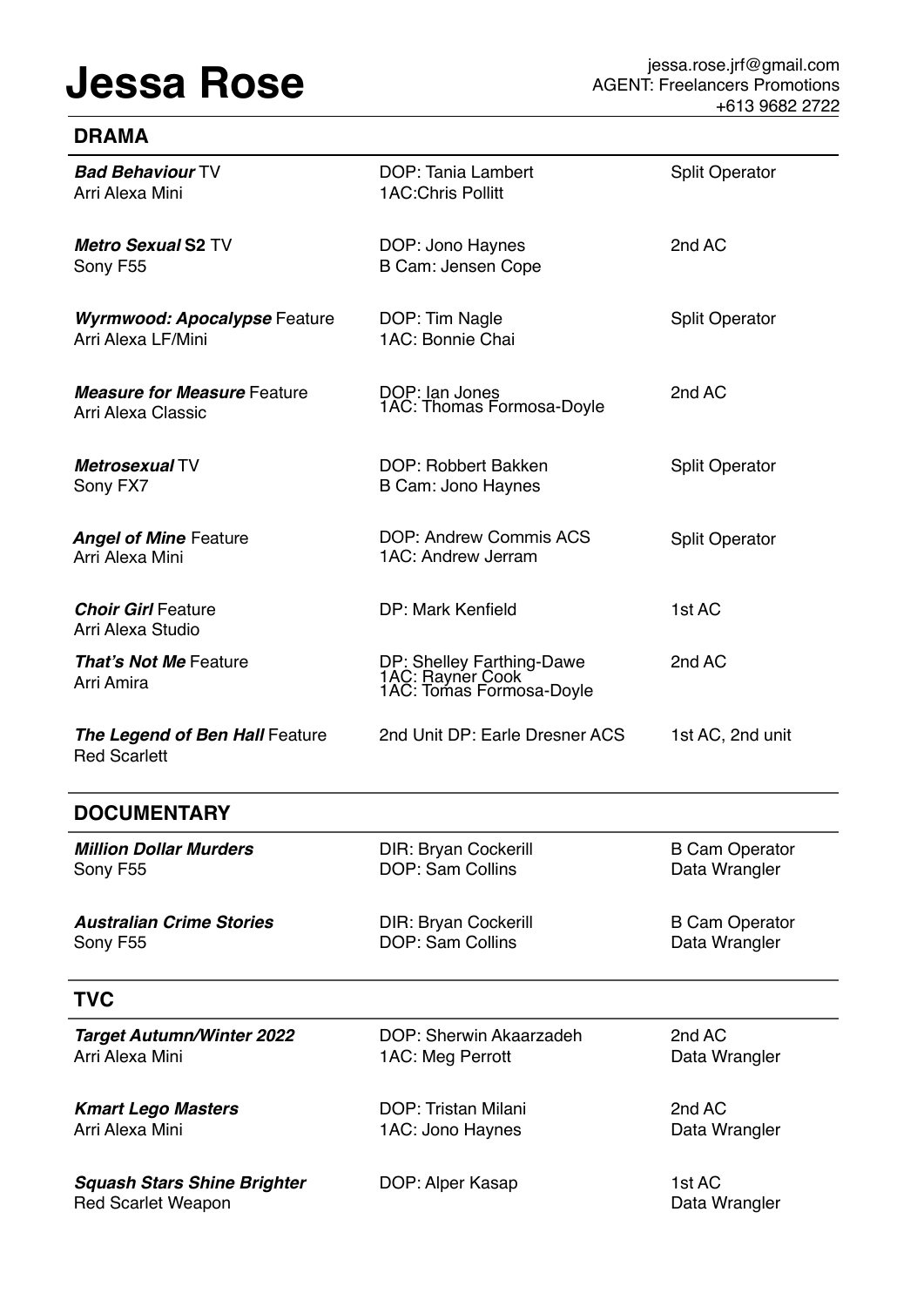| <b>Jessa Rose</b>                                             |                                             | jessa.rose.jrf@gmail.com<br><b>AGENT: Freelancers Promotions</b><br>+613 9682 2722 |
|---------------------------------------------------------------|---------------------------------------------|------------------------------------------------------------------------------------|
| Kayo<br>Sony F55                                              | DOP: Jake Ward                              | Data Wrangler                                                                      |
| <b>TMX Transformations</b><br>Arri Alexa Mini                 | <b>DOP: Mark Kenfield</b>                   | 2nd AC<br>Data Wrangler                                                            |
| <b>Board Sox</b><br>Sony F55                                  | <b>DOP: Mark Kenfield</b>                   | 1st AC<br>Data Wrangler                                                            |
| <b>Pop if Like its Cobs</b><br>Arri Alexa Mini                | DOP: Cem Hizli                              | 1st AC                                                                             |
| <b>Harry Potter &amp; the Cursed Child</b><br>Arri Alexa Mini | Steadicam: Warren Teidgen                   | 1st AC Steadicam                                                                   |
| <b>Wentworth Foxtel Finale</b><br>Sony F5                     | DOP: Emilio Abbonizio<br>1AC: Sunny Wilding | 2nd AC<br>Data Wrangler                                                            |
| Jayco - Do Less, More<br>Arri Alexa Mini                      | DOP: Marden Dean ACS                        | 1st AC<br>Data Wrangler                                                            |
| 7/11 Slurpee<br>Arri Alexa Mini                               | DOP: Marden Dean ACS                        | 1st AC<br>Data Wrangler                                                            |
| <b>Kids Under Cover</b><br>Arri Alexa Mini                    | DOP: Thom Neal                              | 1st AC<br>Data Wrangler                                                            |

| <b>SHORTS</b>                                    |                                       |                         |
|--------------------------------------------------|---------------------------------------|-------------------------|
| <b>Empty Lot</b><br>Arri Alexa Mini              | DOP: Jensen Cope                      | 1st AC<br>Data Wrangler |
| Amissa Amina<br>Arri Alexa Mini                  | DOP: Ellery Ryan ACS                  | 1st AC                  |
| <b>A Mouth to Feed MVC</b><br>Arri Alexa Classic | DOP: Vanessa Cox                      | 1st AC<br>Data Wrangler |
| <b>Killer Native</b><br>Arri Alexa Classic       | DP: Lazlo Baranyai<br>1AC: Bryn White | 2nd AC<br>Data Wrangler |
| <b>Calling</b><br><b>Red Helium</b>              | DP: Jim Frater ACS                    | 1st AC<br>Data Wrangler |